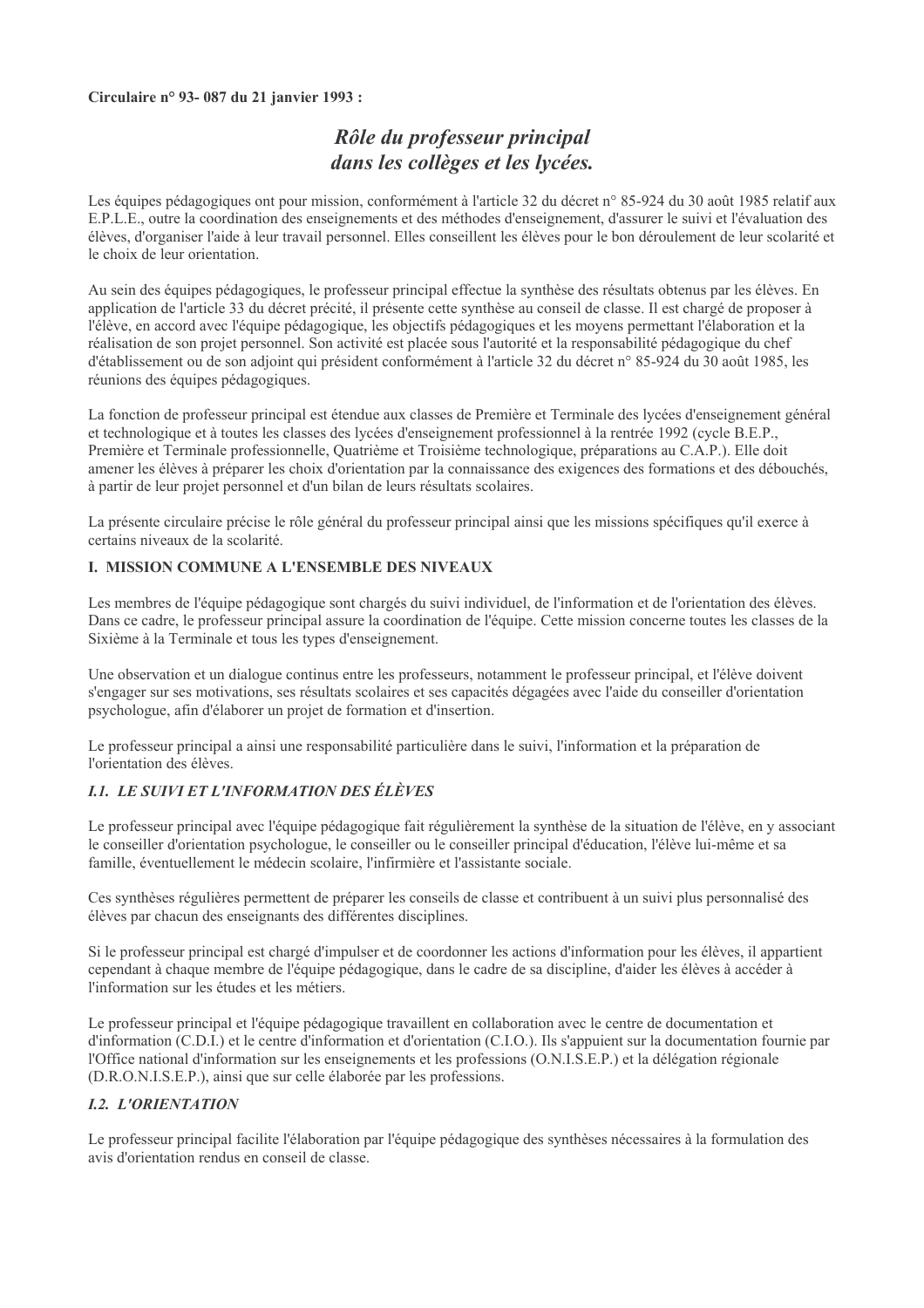Il concourt au développement du dialogue entre les enseignants, le conseiller d'orientation psychologue, les élèves et leurs parents. Il contribue à la mise en œuvre du suivi continu des résultats scolaires et des actions d'information et d'aide à la préparation progressive des choix d'orientation.

Pour les élèves recherchant une insertion professionnelle, le professeur principal participe au dispositif mis en place par le chef d'établissement pour aider les jeunes dans leurs démarches de recherche d'emploi ou d'accès aux mesures spécifiques d'adaptation à l'emploi ou de qualification, en relation avec le C.I.O.

# **II. LES MISSIONS SPÉCIFIQUES**

# II.1. AU COLLÈGE

Au collège, le professeur principal veille à la bonne adaptation des nouveaux élèves de Sixième. Il examine avec les enseignants les résultats de l'évaluation et la nature des soutiens à apporter.

En classe de Cinquième, le professeur principal participe à l'élaboration du bilan de l'élève et l'aide dans le choix de son option pour le cycle d'orientation : option générale ou option technologique.

Dès l'entrée en classe de Quatrième, il concourt à la mise au point, par l'équipe pédagogique, des soutiens individualisés et plus particulièrement des regroupements d'élèves les plus en difficulté.

Le rôle du professeur principal est essentiel pour les élèves de Troisième d'insertion. Il prend contact avec les entreprises pour permettre le bon déroulement des stages. Il effectue des mises au point fréquentes avec l'équipe pédagogique et les conseillers d'orientation psychologues, en vue de conseiller à chaque jeune la voie de formation qui semble la mieux adaptée à ses capacités, à ses motivations et à ses résultats. Il informe chaque élève des voies de formation possibles.

La classe de Troisième générale ou technologique revêt une importance particulière pour les élèves, car elle constitue un palier d'orientation décisif.

Le professeur principal, en liaison avec le conseiller d'orientation psychologue, participe à l'organisation de l'information sur les métiers, les professions et les voies de formation dans le cadre de l'élaboration et de l'application du programme d'information de l'établissement. Il propose au chef d'établissement l'intervention des représentants des professions ainsi que des enseignants et des élèves de lycée d'enseignement général et technologique et de lycée professionnel. Il facilite le choix des élèves pour leurs options de classe de Seconde générale et technologique ou leurs spécialités de Seconde professionnelle.

#### **II.2. AU LYCÉE**

a) Dans la voie générale et technologique En classe de Seconde

Dans cette classe, le professeur principal a une fonction de coordination de l'équipe pédagogique dans trois nouveaux domaines:

L'exploitation des résultats de l'évaluation de début d'année.

Il exploite avec l'équipe pédagogique les résultats obtenus par les élèves dans les quatre disciplines évaluées (mathématiques, français, histoire-géographie et langues vivantes) et repère ainsi avec ses collègues, pour chaque élève, les besoins les plus urgents.

Le fonctionnement des modules.

Le professeur principal coordonne la composition des groupes d'enseignement modulaires et leur évolution en cours d'année scolaire.

L'orientation et le choix des options facultatives de Première.

Avec l'équipe pédagogique, le professeur principal doit, sur la base des résultats obtenus et avec l'aide du conseiller d'orientation psychologue, guider l'élève dans son choix de série, mais aussi, le cas échéant, dans celui des options qui lui sont proposées en Première. En cycle terminal

Dans les classes de Première de la voie générale et technologique comme en Seconde générale et technologique, le professeur principal a une fonction de coordination de l'équipe pédagogique dans deux nouveaux domaines :

Dans le cas où l'élève a suivi des options facultatives en Première, le professeur principal doit avec l'aide de l'équipe pédagogique, sur la base des résultats obtenus, guider l'élève sur la poursuite ou non en Terminale de ces options ;